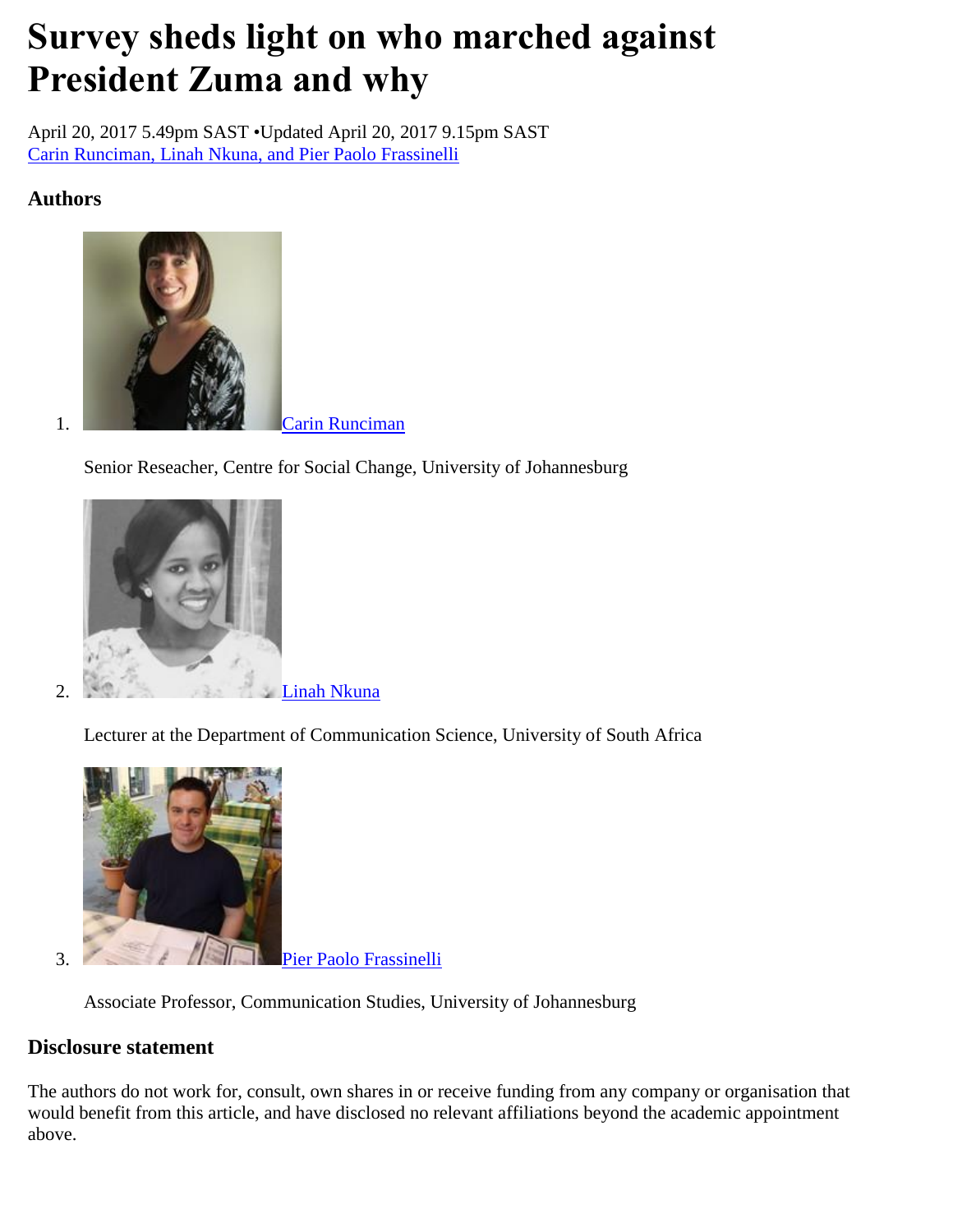#### **Partners**





[University of Johannesburg](https://theconversation.com/institutions/university-of-johannesburg-1275) and [University of South Africa](https://theconversation.com/institutions/university-of-south-africa-1951) provide funding as partners of The Conversation AFRICA.

The Conversation is funded by Barclays Africa and seven universities, including the Cape Peninsula University of Technology, Nelson Mandela Metropolitan University, Rhodes University and the Universities of Cape Town, Kwa-Zulu Natal, Pretoria, and South Africa. It is hosted by the Universities of the Witwatersrand and Western Cape, the African Population and Health Research Centre and the Nigerian Academy of Science. The Bill & Melinda Gates Foundation is a Strategic Partner. [more](https://theconversation.com/africa/partners)

#### [Republish this article](https://theconversation.com/survey-sheds-light-on-who-marched-against-president-zuma-and-why-76271#republish)

**© ①** [R](http://creativecommons.org/licenses/by-nd/4.0/)epublish our articles for free, online or in print, under Creative Commons licence.



The face and character of protests in South Africa seems to be changing. Reuters/Marius Bosch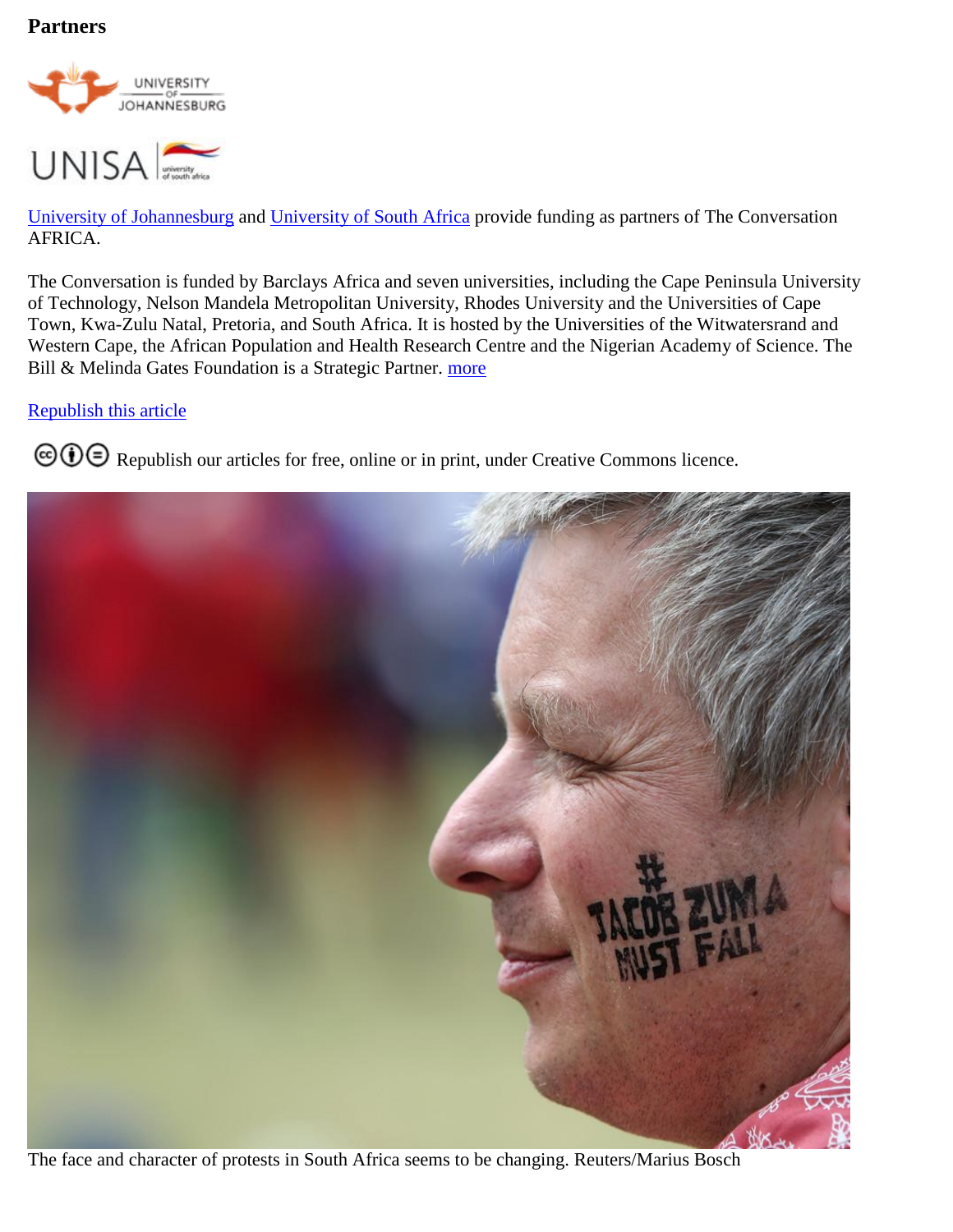- [Email](mailto:?subject=Survey%20sheds%20light%20on%20who%20marched%20against%20President%20Zuma%20and%20why%20%E2%80%94%20The%20Conversation&body=Hi.%20I%20found%20an%20article%20that%20you%20might%20like%3A%20%22Survey%20sheds%20light%20on%20who%20marched%20against%20President%20Zuma%20and%20why%22%20%E2%80%94%20http%3A%2F%2Ftheconversation.com%2Fsurvey-sheds-light-on-who-marched-against-president-zuma-and-why-76271)
- [Twitter7](http://twitter.com/intent/tweet?text=Survey+sheds+light+on+who+marched+against+President+Zuma+and+why&url=http%3A%2F%2Ftheconversation.com%2Fsurvey-sheds-light-on-who-marched-against-president-zuma-and-why-76271%3Futm_source%3Dtwitter%26utm_medium%3Dtwitterbutton&utm_campaign=none&via=TC_Africa)2
- [Facebook5](http://www.facebook.com/sharer.php?u=http%3A%2F%2Ftheconversation.com%2Fsurvey-sheds-light-on-who-marched-against-president-zuma-and-why-76271%3Futm_source%3Dfacebook%26utm_medium%3Dfacebookbutton)36
- [LinkedIn2](http://www.linkedin.com/shareArticle?mini=true&source=The+Conversation&summary=South+Africa+has+long+been+described+as+the+%5B%22protest+capital+of+the+world%22%5D%28http%3A%2F%2Fwww.news24.com%2FMyNews24%2FIS-SA-the-protest-capital-of-the-world-20151029%29.+But+the+protests+have+largely+been+conf...&title=Survey+sheds+light+on+who+marched+against+President+Zuma+and+why&url=http%3A%2F%2Ftheconversation.com%2Fsurvey-sheds-light-on-who-marched-against-president-zuma-and-why-76271%3Futm_source%3Dlinkedin%26utm_medium%3Dlinkedinbutton)
- [WhatsApp](whatsapp://send/?text=Survey+sheds+light+on+who+marched+against+President+Zuma+and+why+http%3A%2F%2Ftheconversation.com%2Fsurvey-sheds-light-on-who-marched-against-president-zuma-and-why-76271%3Futm_source%3Dwhatsapp%26utm_medium%3Dwhatsappbutton)
- [Messenger](fb-messenger://share/?link=http%3A%2F%2Ftheconversation.com%2Fsurvey-sheds-light-on-who-marched-against-president-zuma-and-why-76271%3Futm_source%3Dfb_messenger%26utm_medium%3Dfb_messenger_button)
- [Print](https://theconversation.com/survey-sheds-light-on-who-marched-against-president-zuma-and-why-76271)

South Africa has long been described as the ["protest capital of the world".](http://www.news24.com/MyNews24/IS-SA-the-protest-capital-of-the-world-20151029) But the protests have largely been confined to black townships and informal settlements.

The student protests of [2015-2016](https://mg.co.za/article/2015-10-29-student-protests-are-about-much-more-than-just-feesmustfall) suggested that this was beginning to change, with students of all races marching to places such as the African National Congress's (ANC's) headquarters Luthuli House, Parliament and Union Buildings. But the most recent marches were the first time in post-apartheid South Africa that such a united force was seen against a president and the governing party - [the ANC.](http://www.anc.org.za/)

This followed growing discontent towards President Jacob Zuma and the ANC that was reflected in the loss of support in the 2016 [local government elections.](http://www.news24.com/elections/results/lge) The outcry following Zuma's recent cabinet [reshuffle,](https://theconversation.com/stakes-for-south-africas-democracy-are-high-as-zuma-plunges-the-knife-75550) widely seen as being influenced by the interests of the [Gupta family,](http://ewn.co.za/2016/11/03/gupta-family-played-key-role-in-cabinet-appointments) culminated in nationwide protests on 7 April [2017.](https://www.businesslive.co.za/bd/national/2017-04-07-south-africans-march-in-protest-against-zuma/)

Thousands of people marched across the country, notably in Pretoria, Durban, Johannesburg and Cape Town, demanding that Zuma resign. These were followed by a march of the [combined main opposition parties](https://www.thesouthafrican.com/in-pictures-tens-of-thousands-of-people-march-against-zuma-on-the-nationaldayofaction/) on Wednesday 12 April to the seat of government in Pretoria that attracted tens of thousands of protesters, making it possibly the largest march in post-apartheid history.

What might these marches tell us about the future direction of South Africa's political landscape?

The 7 April march was largely organised under the banner of the [Save South Africa campaign,](http://www.capetalk.co.za/articles/251465/save-sa-calls-on-all-south-africans-to-join-march-against-zuma) which is made up of a variety of civil society organisations and business leaders. The predominately middle class makeup of the campaign was widely debated [online.](https://twitter.com/hashtag/whitefriday?lang=en) But who did attend and why? Was this a rebellion of the white middle class?

A research team from the University of Johannesburg decided to find out by conducting a short survey with 185 marchers. While a small sample, the research team felt that provided a fairly accurate sample and an indicative sense of who was involved and why.

Our findings were that the majority of those who marched were middle-class and mostly black. Most said they were there to protest against Zuma.

# **Who marched?**

Of the 185 people surveyed, 56% were black African and 30% were white. The marchers were predominately middle class. Of those surveyed, 58% held what could be considered middle class occupations – either professional or managerial, technician and associated professions or clerks. Only 10% could be regarded as holding traditionally working class occupations – either skilled manual labour or trades work, domestic work or elementary. 13% were self-employed.

The middle class nature of the protest is reinforced when looking at the marchers' place of residence and mode of transport to the march. Most of the marchers surveyed lived in a suburb (74%) and nearly half (42%) used a private car to travel to the march. The average age of the marcher surveyed was 41, again suggesting that the marchers were likely to be people somewhat established in their careers. Just under two thirds (61%) were men.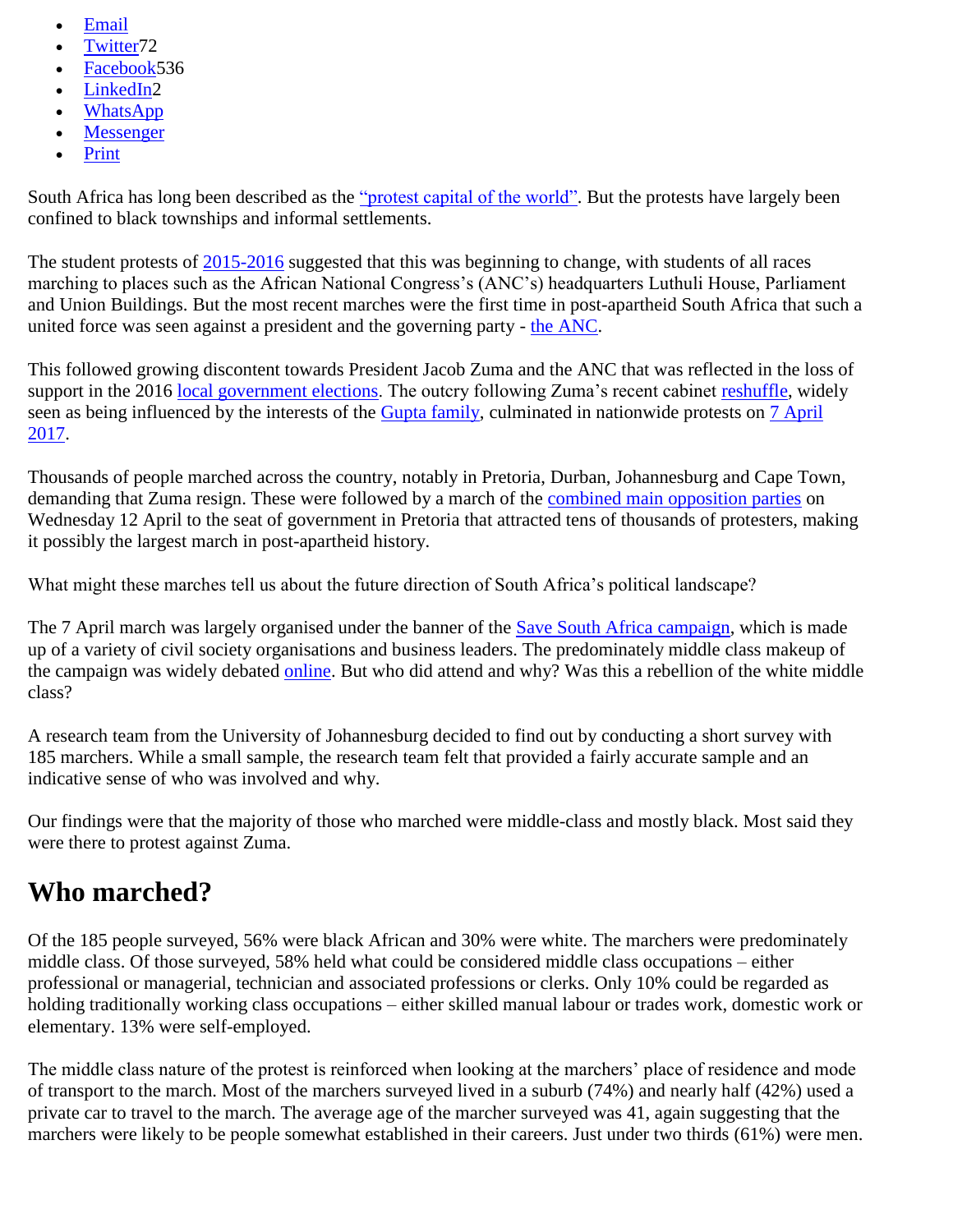# **Why did people march?**

The reasons that people gave for marching can be categorised into one of five themes: anti-Zuma, change, social justice, the economy and/or corruption and other. The anti-Zuma theme was the most popular, with 41% of marchers surveyed providing this as their reason for attending.



Protesters in Cape Town call on President Zuma to step down. Reuters/Sumaya Hisham

But identifying as anti-Zuma should not be equated with being anti-ANC. A number of respondents made clear that their opposition was to Zuma and not to the ANC. For instance, a retired 58 year old white man from Centurion said that he was at the march

to support all South Africans to get rid of the Zuptas (Zuma and the Guptas), not the ANC.

While a black African self-employed 42-year old women from Benoni said

Zuma must go! Leadership is not for the people… I'm an ANC person but we want our old ANC back.

Nearly half (48%) of black Africans responded with anti-Zuma sentiments. For white respondents, this was the second most common response, 26%. The second most common theme overall, and the most common theme for white respondents, was social justice. This encompassed a broad range of perspectives. For instance, one white 48-year-old housewife from Centurion said

tax money … is not being used to help the poor. Zuma misuses our money, the poor get poorer. Struggle people didn't die for this!